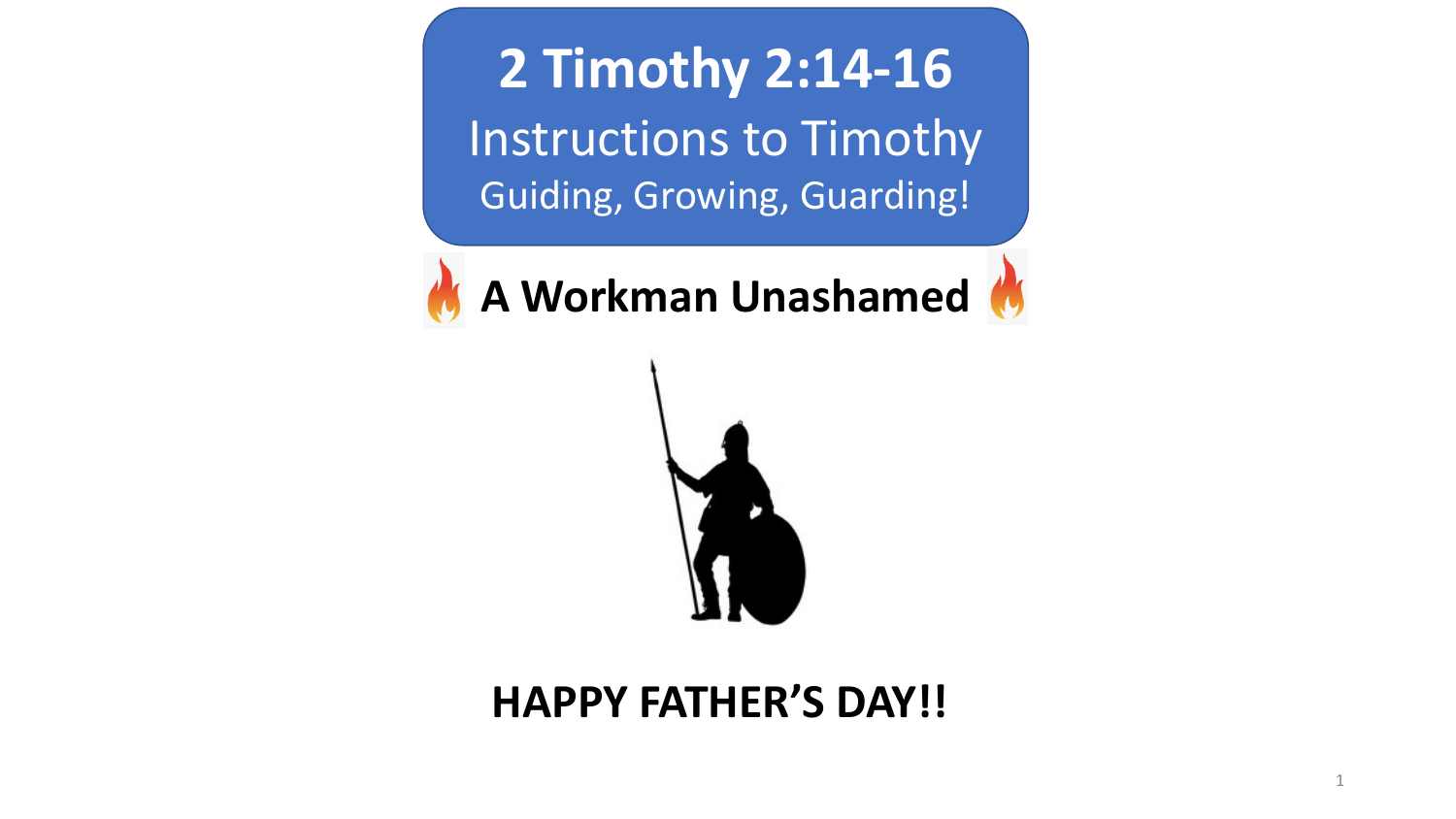All of life is about doing the right thing, or the wrong thing! All of life is filled with benefits or repercussions that spring from our right or wrong choice of action. We know we've done the right thing because good things result from what we have said or done **correctly, justly, accurately, wisely, validly,** and so on. If we have done the wrong thing by doing or saying it **poorly, improperly,**<br>**incorrectly, imprudently, dishonestly, and so on** – why then, we will **suffer** in some way because of it. There are short term exceptions. Sometimes doing the right thing hurts -<br>at least right at the start. But in the long term it usually evens out, and we are the better person for it. Also, sometimes the right thing is the hardest thing. You know you should do it, or do it in a particular way - but maybe it's more work, or increases your risk, or it<br>puts you in a more vulnerable position, or costs you more financially, or exposes you to

being misunderstood, or leaves you open to criticism from those who disagree! But

despite what could go wrong with doing the right thing, at the end of it all – you still possess the peace of mind of knowing that you did the right thing, and in the long term

it will come back to you in the form of a rewarding and favorable result! Your life is enriched by doing the right thing. Conversely with every **wrong choice** there is an immediate payoff followed by the corresponding impoverishment! \*Let me use money for a basic example. **Saving money** is difficult to do because it requires **delayed gratification** – in other words, you are **waiting** to receive the benefits of what that money can purchase for your needs or for your pleasure, right now! But if you keep saving – continuing to exercising self-discipline, and just stowing that money away, long-term reward for saving your money each paycheck! But some people take their money each payday and<br>spend it on whims, from dining out to going out and buying something they saw at Walmart, from clothes to<br>sunglasses to paycheck! The problem really comes into play when people that do this this don't ever have enough money left over to purchase the bigger things they need or want. So they begin buying on credit! Now when they get<br>their next paycheck, an ever-increasing part of it has to go to pay off the credit cards! This is really the difference of those who have money and those that do not – between poverty and prosperity. And it all stems<br>from doing the right thing, or the wrong thing! And so – it is a truism that all of life follows this samw patter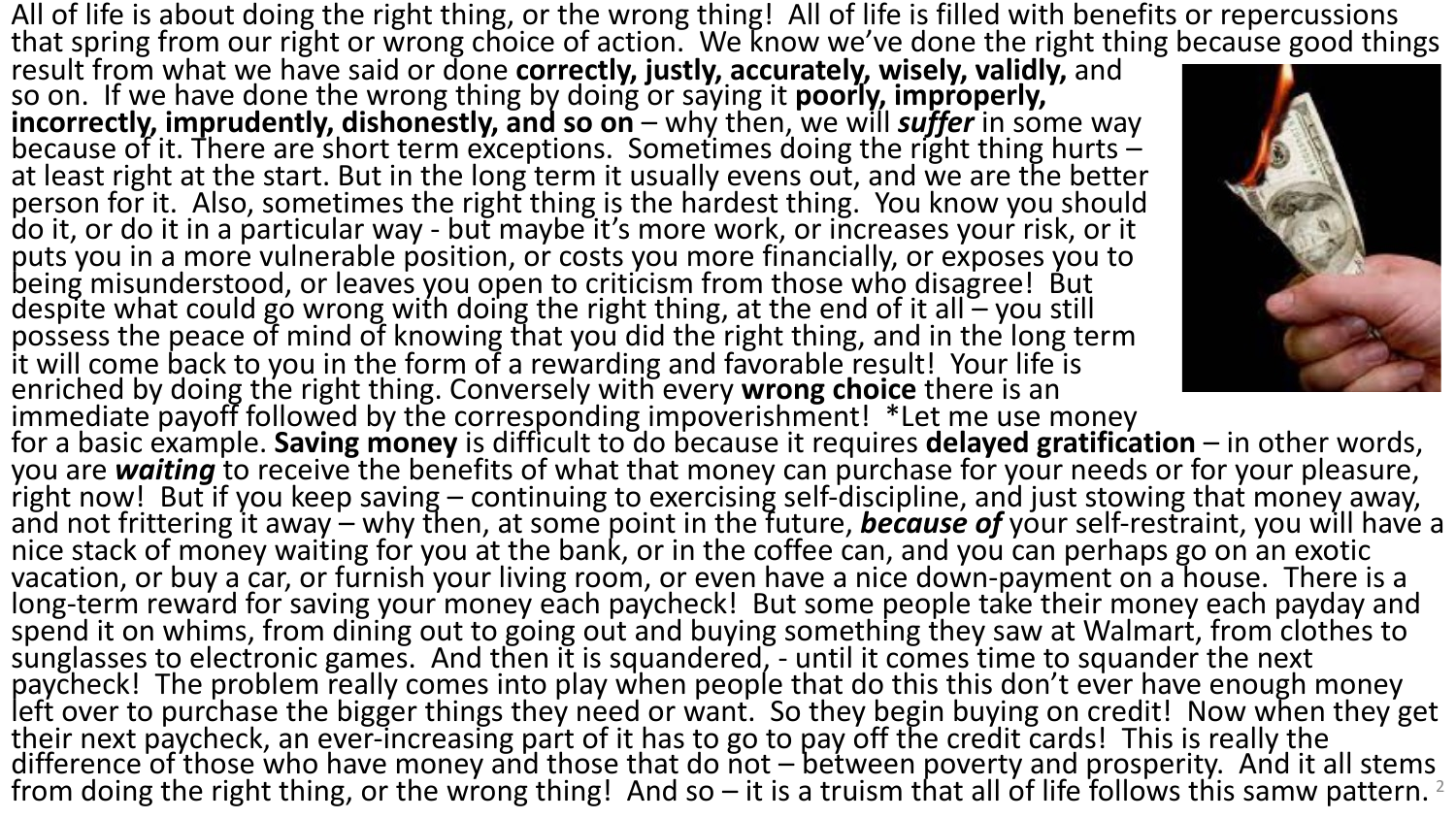As Christians, there is also a right way to be a Christian, and a wrong way. For instance, when you first come to faith in Christ,

you know virtually nothing about the Bible except that Christ died for you, rose from the grave, and that He loves you. That is at the core of the scriptures and therefore at the core of your newfound faith. But anything **before** that and **after** that, is a true blank! Or at best, a very spotty picture. \*Do babies know things? Yes they actually do. But not much! When a person first comes to Christ in faith, they are a newborn, and like a newborn, there is so much to learn in the days and years ahead. \*It can be



compared to putting together a puzzle - right at the beginning. You get the edges done and maybe a key image or two in the middle. But the middle you haven't yet put enough of the picture together to really see what it will turn out to be. In the Christian life, it is imperative that you do *the right things* that will cause you to grow in Christ! ~These will make all the difference in the world! What are these? Well, these are the basics – *the disciplines*, they are called. **1** - Start **reading** your Bible. Christianity is a very specific body of knowledge. You will need to extract that from the pages of the Bible and imbed it in your mind - until you can start really making sense of it! **2** - Take time each day to **pray**. Through faith in Christ, you now have access to your Creator, and praying is the conversational part of a personal relationship. How can you say you have a relationship with anyone unless you talk to them – unless you communicate? The more you communicate, the more that relationship develops and deepens! **3 -** you practice **humility through daily admission**, otherwise known as **confession**. Making a practice of looking at your words, your conversations, or your behavior through the eyes of God! It is a humbling daily exercise but extremely important and good for the soul. It is both sad and freeing – sad because we have to admit the wrongness of what we just said or did – and freeing because we have identified with our state of forgiveness through faith in Christ! We are not forsaken by what we did wrong, but forgiven and still loved by God! We may have shamed ourselves, but we are not hopeless! Confession before God actually recharges us – we are emptied of self, and *refilled* with hope! We have to confess **the things we did** that we shouldn't have done – those are called sins of *commission*. We have to confess the things we **should have done** but didn't – or, sins of *omission*. <sup>3</sup>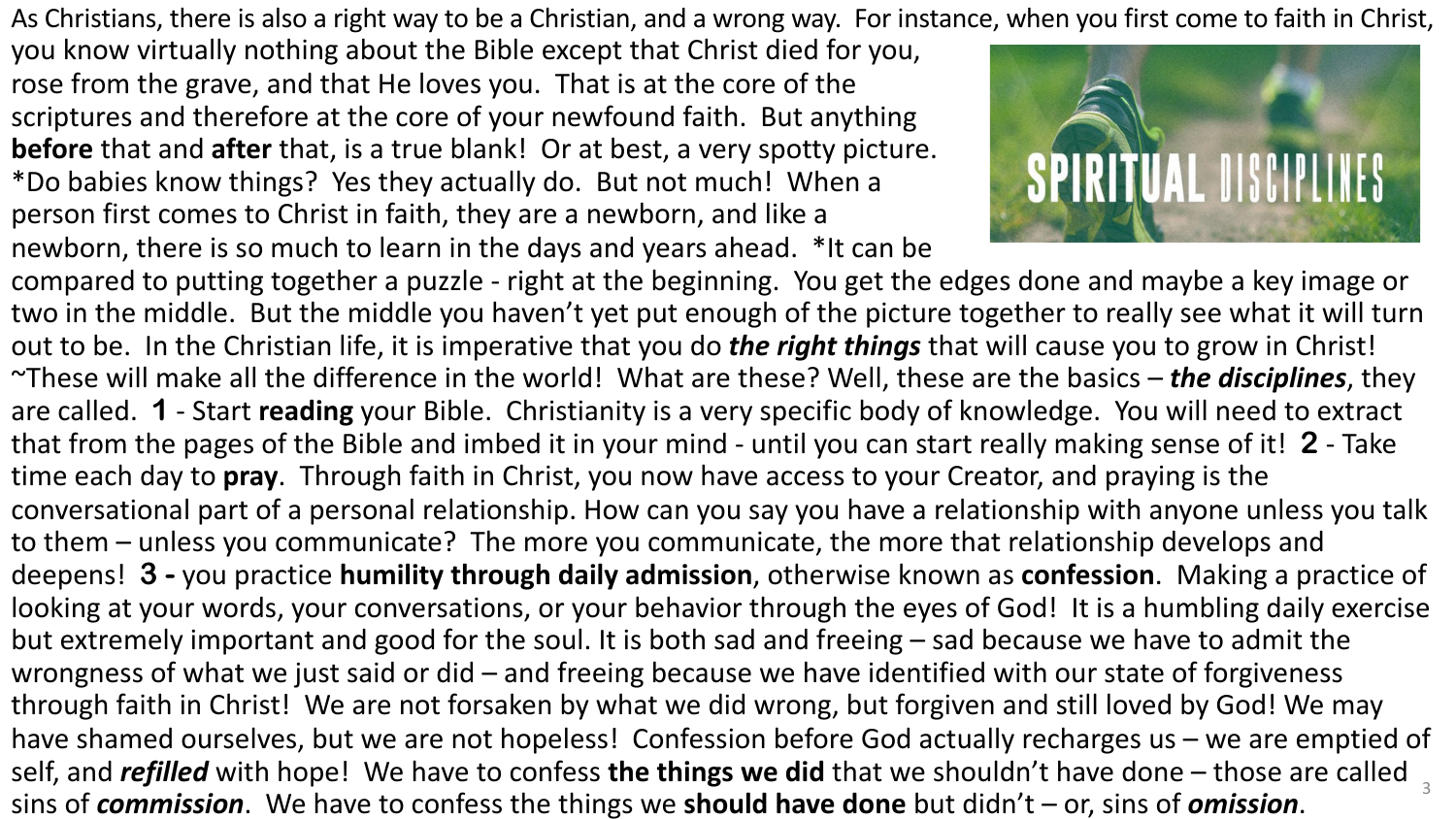**4** - We do **Church -** a good, Bible-believing church where we meet with people of similar faith – and we **join it**! It is

vital that we connect – and up close. It is the right thing for us! We are *told by God* to connect! In the book of Acts, after literally thousands of people were giving their lives to Christ on a daily basis, they were automatically being added to the church! It was not something they had to think about. It just *was* the way it was! It is a given in the New Testament! Why?! Well, at church we learn to love people who are different from us! Here we are perfecting **patience** with people who can try our patience, or **gentleness** when we want to go ballistic! Here we are learning to "flesh out" the Biblical concepts. Here, *what is on the page is* 



*converted to substance,* real physical manifestations of love – all the various fruits of the Spirit – the essential nature of Jesus being practiced and on display – *going from the conceptual to the actua*l! Here at church we are also **observing others** and how they follow Christ – and they are observing us. That is why last week I said that we are examples for each other – either showing each other how to follow Christ by good example, or how NOT to follow Christ by bad example! That is a big part of "church". When we gather together, we need to be very conscious of that! We need a missional concept of church, when we're at church - or actually, in all areas of our life! All of life is "church"! We are on a mission to accurately portray Christ to others – at **work**, in the **neighborhood**, in the **restaurant**, in the **church**, in the **home**. Our whole life is identified with Christ - with living out His life by displaying His character and especially His love! If we are *not* known by our **agape love**, how do we know that we are saved at all? **[James 2:17,18]** – "Prove it! '*Show me*", says James, "and THEN maybe you have genuine faith"! At church, faith takes on a joyful face, not because we feel we must fake it, but because we cannot help it! Joy – a key fruit of the Spirit, literally leaks out of us through our faces because that is the nature of joy! It is a *reflected emotion*! *It literally convulses the face into a smile*! It causes us to physically react, like when the Packers score a touchdown in the last 30 seconds of the game for the win! Who experiences that without expression?! No one! Of course, it is a lot more than just emotions! It is substance – like how the character of Christ takes on a tongue at church - and arms and legs! Every week *in church*, we *practice* the very fruit of the Spirit. It happens as we work

together in committee, or at gatherings, and what we learn we are to take with us *out of church* and into our homes, and into the unbelieving world! Jesus Christ is leading us into a new creation – and we are leaving behind us the<br>foolish, careless, destructive, unwise, mentality of the fallen and sorry old creation! [Romans 12:2; Joshua foolish, careless, destructive, unwise, mentality of the fallen and sorry old creation!